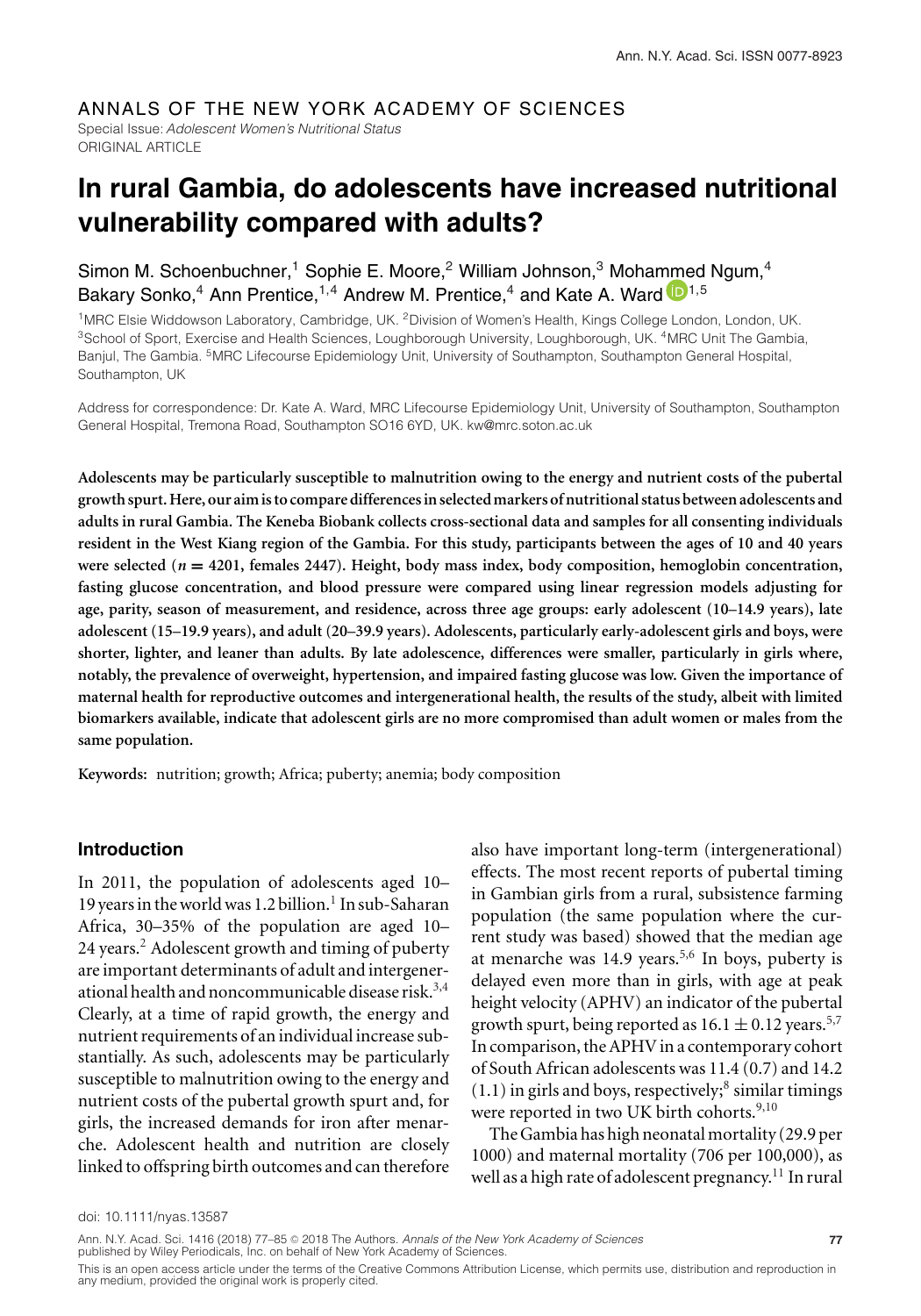areas in 2010, 58.6% of girls were married before the age of 18 years, contributing to an adolescent birth rate of 161 per 1000 (age-specific fertility rate, 15– 19 years).<sup>12</sup> The effects of adolescent pregnancy may be compounded by the relatively delayed pubertal development of Gambian children.<sup>13</sup>

In 2012, the Keneba Biobank was established to build on the existing Kiang West Demographic Surveillance System (KWDSS) and historical longitudinal cohorts studied in the region. The aim of the Biobank was to collect phenotypic data and biological samples and to perform some analytical tests on the population, which relies primarily on subsistence agriculture, with yield fluctuating heavily across the year. In 2013, the average life expectancy at birth in the Kiang West Longitudinal Population Study was reported as 73.5 and 65.3 years in females and males, respectively.<sup>14</sup> The wet season, lasting from July to October, is a hungry period, because stored staple foods from the previous year's harvest are near depleted. At the same time, adults have an increased workload in preparation for the current year's harvest. These factors lead to reduced maternal weight gain during pregnancy and reduced birth weight.<sup>15</sup> Furthermore, there are ongoing effects in later life such that children born during the wet season have increased mortality from the age of 15 years onward.<sup>16</sup> Of the 36 villages in the Kiang West region, three have been the sites of longitudinal studies and demographic surveys since the 1950s. These core villages (Keneba, Manduar, and Kantong Kunda) have benefited from improved access to health care, including antenatal clinics, since 1977.<sup>14,17</sup>

Despite wide acknowledgment of the importance of adequate nutrition status for adolescent growth, few data are available, particularly from low- and middle-income countries. There is therefore a need to better understand the determinants of nutritional status among adolescents to improve their current and subsequent health and the health of their children. The aim of the current study was to compare differences in selected markers of nutritional status, height, body mass index (BMI), hemoglobin, blood pressure, and body composition between male and female adolescents and adults in rural Gambia to assess whether adolescent nutritional vulnerability exists at the population level.

#### **Methods**

#### *Participants*

The Keneba Biobank was established in 2012, and, by September 2015, cross-sectional data and samples for over 9000 consenting individuals had been collected. The Biobank sampling and measurements were conducted in the field, with visits scheduled to ensure even distributions of recruitment by village and season. Biobank samples are linked to the KWDSS via the KWDSS unique identifiers (DSS), which provide information on age, parity, and family structure for every individual who has been resident in Kiang West since 2004, based on 3-monthly surveillance of the population. DSS survey and Biobank recruitment methods and information about the database structure and data flow were detailed by Hennig *et al.*<sup>14</sup>

For this study, participants between the ages of 10 and 40 years were selected ( $n = 4201$ ; females 2447). These were divided into three age groups for comparison: early adolescent (10–14.9 years), late adolescent (15.0–19.9 years), and adult (20– 39.9 years). Adolescents were split into two groups as per UNICEF recommendations.<sup>1</sup>

Parity was obtained from the DSS. It is possible that some older children may not have been included in this count if they had not lived in the Kiang West region at any time since the initiation of the DSS in 2004. Since almost all early-adolescent girls were nulliparous, this age group was excluded from any analysis involving parity as a predictor. Veryfew lateadolescent girls had had two or more children, so comparisons between age groups were made using parity as a binary variable, comparing subjects who had had at least one child to those who had not. Direct data concerning lactation were not available as part of the information collected by the Biobank. Instead, the DSS was used to determine whether a subject had had a child within the 2 years preceding the Biobank visit and to confirm whether that child was alive at the time of the mother's Biobank visit. If both of these conditions were true, due to the very high rates of breastfeeding in this population, the mother may have been lactating. Pregnancy in the last 2 years is therefore reported in Table 1 as a marker of high rates of pregnancy and breastfeeding in this population. $18$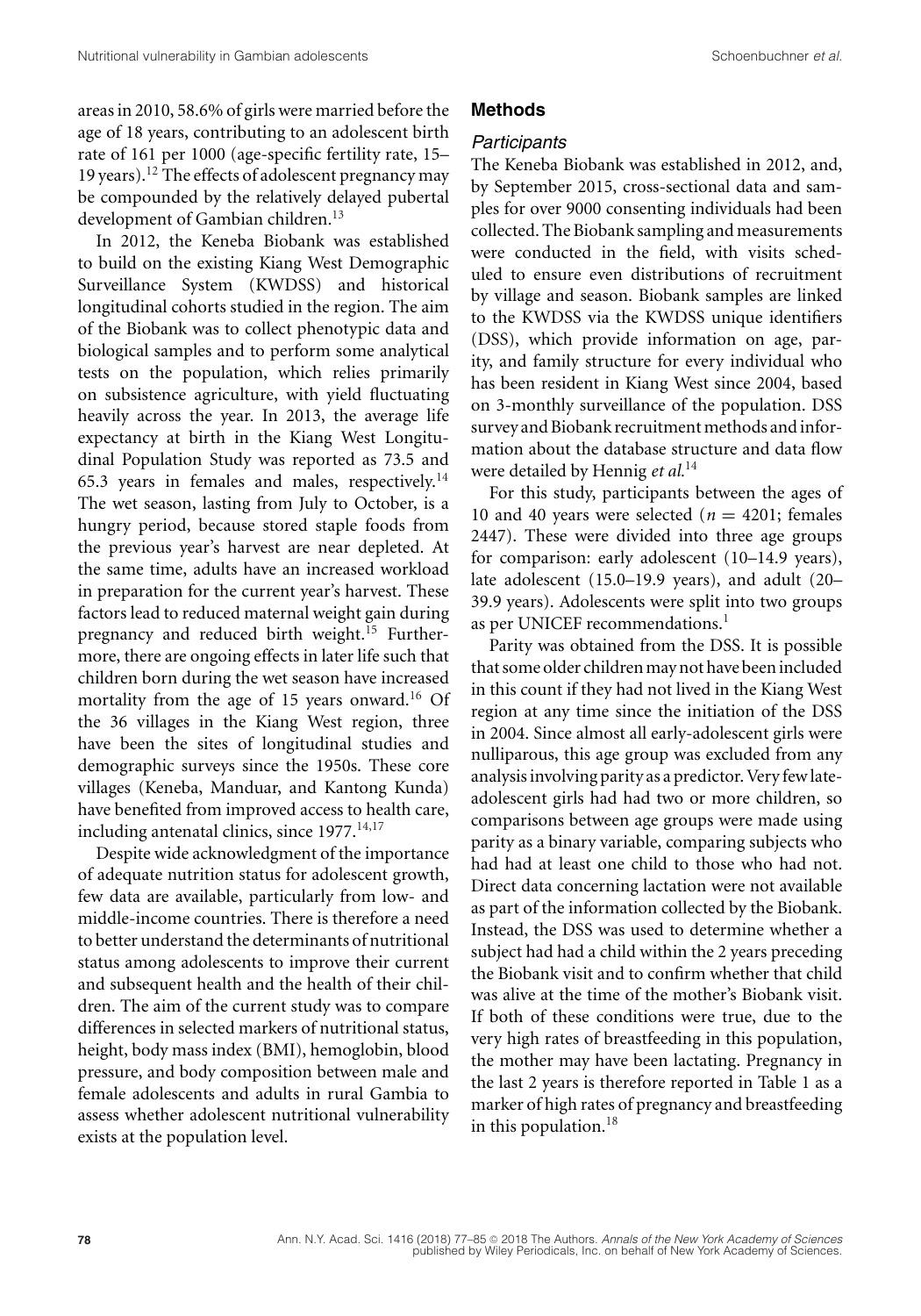#### **Table 1.** Descriptive statistics by sex and age group<sup>1</sup> (mean  $\pm$  SD or %)

|                                                   | Female                          |                 |                 | Male            |                                                                                                       |                 |  |
|---------------------------------------------------|---------------------------------|-----------------|-----------------|-----------------|-------------------------------------------------------------------------------------------------------|-----------------|--|
| Age group                                         | $10 - 14.99$                    | $15 - 19.99$    | $20 - 39.99$    | $10 - 14.99$    | $15 - 19.99$                                                                                          | $20 - 39.99$    |  |
| n                                                 | 764                             | 604             | 1072            | 879             | 526                                                                                                   | 342             |  |
| Age (years)                                       | $12.5 \pm 1.4$                  | $17.1 \pm 1.4$  | $30.1 \pm 6.0$  | $12.5 \pm 1.4$  | $16.9 \pm 1.4$                                                                                        | $28.8 \pm 6.4$  |  |
| Height (cm)                                       | $146 \pm 10$                    | $160 \pm 6$     | $161 \pm 6$     | $143 \pm 9$     | $164 \pm 10$                                                                                          | $174 \pm 7$     |  |
| <b>HAZ</b>                                        |                                 |                 |                 |                 | $-0.96 \pm 1.03$ $-0.39 \pm 0.90$ $-0.27 \pm 0.93$ $-1.35 \pm 1.07$ $-1.25 \pm 1.13$ $-0.35 \pm 0.93$ |                 |  |
| Stunted ( $HAZ < -2$ )                            | 14%                             | 3%              | 2%              | 25%             | 25%                                                                                                   | 3%              |  |
| Weight (kg)                                       | $34.6 \pm 8.5$                  | $50.7 + 8.4$    | $56.2 \pm 10.4$ | $31.8 \pm 6.4$  | $48.2 \pm 9.6$                                                                                        | $62.3 \pm 8.9$  |  |
| BMI (kg/m <sup>2</sup> )                          | $16.0 \pm 2.2$                  | $19.8 \pm 2.9$  | $21.5 \pm 3.7$  | $15.4 \pm 1.7$  | $17.7 \pm 2.1$                                                                                        | $20.6 \pm 2.7$  |  |
| <b>BAZ</b>                                        |                                 |                 |                 |                 | $-1.34 \pm 1.01$ $-0.56 \pm 0.99$ $-0.12 \pm 1.06$ $-1.61 \pm 1.00$ $-1.64 \pm 1.05$ $-0.72 \pm 1.00$ |                 |  |
| Underweight ( $BAZ < -1.65$ )                     | 38%                             | 12%             | 6%              | 46%             | 48%                                                                                                   | 20%             |  |
| Overweight ( $BAZ > 1.04$ )                       | $1\%$                           | 5%              | 14%             | $1\%$           | 0%                                                                                                    | 4%              |  |
| Fat-free mass (kg)                                | $27.1 \pm 6.0$                  | $38.6 \pm 4.3$  | $40.3 \pm 4.2$  | $26.6 \pm 5.3$  | $41.7 \pm 8.2$                                                                                        | 53.9 $\pm$ 6.4  |  |
| Fat mass (kg)                                     | $6.95 \pm 2.77$                 | $11.7 \pm 5.1$  | $15.4 \pm 7.6$  | $4.65 \pm 1.63$ | $5.92 \pm 2.22$                                                                                       | 7.96 $\pm$ 4.52 |  |
| Fat %                                             | $19.9 \pm 3.4$                  | $22.5 \pm 6.1$  | $26.4 \pm 7.3$  | $14.8 \pm 3.3$  | $12.2 \pm 3.1$                                                                                        | $12.5 \pm 5.4$  |  |
| FAZ.                                              | $-0.95 \pm 0.83 -0.49 \pm 1.23$ |                 |                 |                 | $0.17 \pm 1.19 -0.85 \pm 0.90 -1.16 \pm 0.97 -1.08 \pm 1.59$                                          |                 |  |
| Low body fat (FAZ $<-2.05$ )                      | 7%                              | 10%             | $3\%$           | 9%              | 16%                                                                                                   | 25%             |  |
| High body fat (FAZ $> 1.04$ )                     | $1\%$                           | 9%              | 24%             | 2%              | $1\%$                                                                                                 | 9%              |  |
| Fasting glucose (mmol/L)                          | $4.59 \pm 0.51$                 | $4.64 \pm 0.60$ | $4.51 \pm 0.61$ | $4.55 \pm 0.53$ | $4.52 \pm 0.48$                                                                                       | $4.53 \pm 0.59$ |  |
| IFG (fasting glucose $> 6.1$ )                    | $0\%$                           | $1\%$           | $1\%$           | $1\%$           | $0\%$                                                                                                 | $1\%$           |  |
| Hemoglobin $(g/dL)$                               | $12.2 \pm 1.2$                  | $12.1 \pm 1.3$  | $11.6 \pm 1.4$  | $12.2 \pm 1.1$  | $12.9 \pm 1.3$                                                                                        | $13.9 \pm 1.4$  |  |
| Anemia (age-specific cutoffs <sup>*</sup> )       | 29%                             | 41%             | 58%             | 35%             | 53%                                                                                                   | 22%             |  |
| Moderate anemia (hemoglobin $<$ 11)               | 8%                              | 15%             | 27%             | 10%             | 7%                                                                                                    | $3\%$           |  |
| Severe anemia (hemoglobin $<$ 8)                  | $1\%$                           | $1\%$           | $1\%$           | $0\%$           | 0%                                                                                                    | $0\%$           |  |
| Systolic BP (mmHg)                                | $107 + 10$                      | $111 \pm 10$    | $111 \pm 13$    | $104 \pm 9$     | $111 \pm 11$                                                                                          | $119 \pm 12$    |  |
| Diastolic BP (mmHg)                               | $63 \pm 8$                      | $66 \pm 8$      | $70 \pm 10$     | $60 \pm 8$      | $62 \pm 8$                                                                                            | $69 \pm 9$      |  |
| Hypertensive (age-specific cutoffs <sup>a</sup> ) | 8%                              | 4%              | 5%              | 5%              | 2%                                                                                                    | 5%              |  |
| Core village resident                             | 20%                             | 23%             | 20%             | 23%             | 29%                                                                                                   | 21%             |  |
| Wet season visit (July-October)                   | 33%                             | 30%             | 29%             | 33%             | 35%                                                                                                   | 34%             |  |
| Parity 1+                                         | $1\%$                           | 20%             | 87%             | $0\%$           | 0%                                                                                                    | 0%              |  |
| Parity 2+                                         | 0%                              | $5\%$           | 76%             | $0\%$           | $0\%$                                                                                                 | $0\%$           |  |
| Parity 3+                                         | $0\%$                           | 0%              | 63%             | $0\%$           | 0%                                                                                                    | $0\%$           |  |
| Pregnant in the last 2 years                      | $0\%$                           | 7%              | 52%             | 0%              | 0%                                                                                                    | $0\%$           |  |

HAZ, BAZ: height- and BMI-for-age Z–scores, based on the WHO references. FAZ: fat %–for-age Z–score based on Tanita reference data.<sup>20</sup> IFG, impaired fasting glucose.

*<sup>a</sup>*Age-specific cutoffs were used to define mild anemia, as recommended by Ref. 18: 11.5 g/dL until age 12 years, 12.0 g/dL until age 15 years; 12.0 g/dL after age 15 years (female), and 13.0 g/dL after age 15 years (male). Moderate and severe anemia were defined using thresholds of 11 and 8 g/dL, respectively (in males and females of all ages); hypertension was defined as systolic BP *>* 140 or diastolic BP > 90 for participants aged 18 or over, or according to U.S. guidelines for adolescents.<sup>22</sup>

# *Anthropometry*

Weight and height were collected using standard protocols and regularly validated equipment. BMI was computed at weight  $(kg)/height$  squared  $(m<sup>2</sup>)$ . Height and BMI were converted to Z-scores (heightfor-age (HAZ); BMI-for-age (BAZ)) using the WHO growth references.<sup>19</sup> The reference centiles attain adult values at the age of 19. Since adolescent growth in the Gambia is known to be delayed relative

to reference populations, the centiles for 19-yearolds were also applied to all participants over the age of 19, so that adult values could be compared to those of adolescents.<sup>13</sup> Stunting, underweight, and overweight were defined as per WHO definitions: stunting,  $HAZ < -2$ ; underweight,  $BAZ < -1.65$ (below the fifth percentile); overweight, BAZ *>* 1.04 (above the 85th percentile). At the age of 19 years, the fifth percentile of BMI is close to 18 kg/m<sup>2</sup>,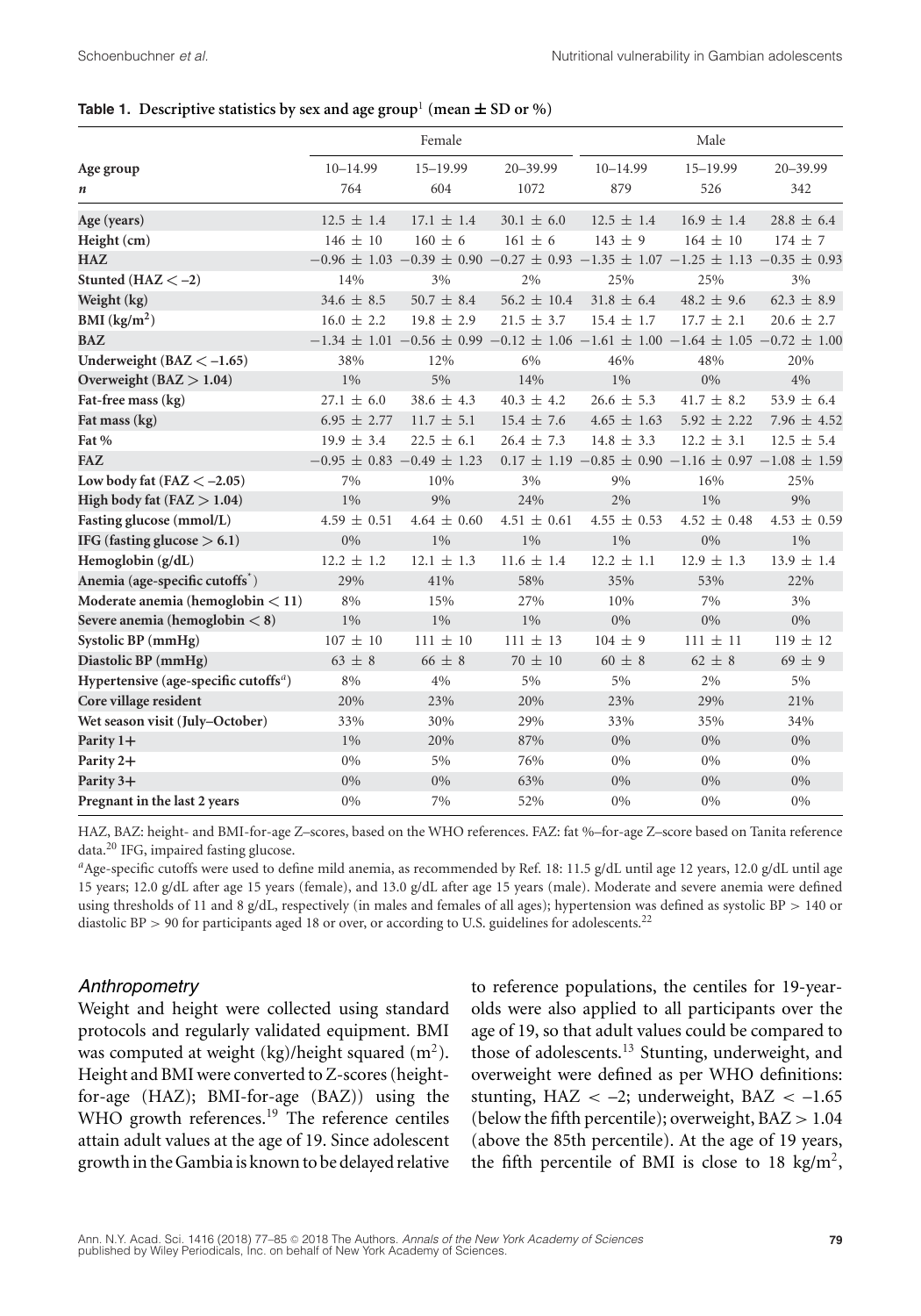the threshold normally used to define underweight in adults, so the same cutoffs are used in all age groups.

#### *Body composition*

Body composition was measured by bioimpedance using a Tanita BC-418 MA Segmental Body Composition Analyser (Tanita Corporation, Amsterdam, the Netherlands). The outcome used in this study was body fat expressed as a percentage of total body mass. Fat percent–for-age Z-score (FAZ) was calculated using reference centiles based on a European population that was measured using the same model of bioimpedance analyzer.<sup>20</sup> Low body fat was defined as FAZ *<* –2.05 (below the second percentile) and high body fat as FAZ *>* 1.04 (above the 85th percentile), as recommended.<sup>20</sup>

## *Hemoglobin*

Hemoglobin concentration was measured from fasting venous blood samples as part of a full blood count using a Boule Medical Medonic M-series 3 part Haematology Analyser (Boule Diagnostics AB, Sweden). Age-specific cutoffs were used to define mild anemia, as recommended:<sup>18</sup> 11.5 g/dL up to 11.99 years, 12.0 g/dL up to 14.99 years, 12.0 g/dL after age 15 years (female), and 13.0 g/dL after age 15 years (male). Moderate and severe anemia were defined using thresholds of 11 and 8 g/dL, respectively (in males and females of all ages).

## *Blood pressure*

Blood pressure was measured using an Omron 705- CPII. For subjects aged 18 years or over, hypertension was defined as systolic blood pressure (SBP)  $\geq$ 140 mmHg and/or diastolic blood pressure (DBP)  $\geq$  90 mmHg.<sup>21</sup> For subjects under the age of 18, hypertension was defined according to U.S. guidelines for children and adolescents. $22$ 

## *Fasting glucose*

Fasting glucose was measured from a venous blood sample using a Roche Diagnostics Accu Check (London, UK). A fasting glucose concentration of 6.1 mmol/L or more was considered indicative of impaired fasting glucose (IFG).<sup>23</sup>

## *Statistical analysis*

Statistical analysis was carried out in R version 3.3.2, $^{24}$  including the following packages: dplyr version 0.5.0 for data manipulation and ggplot2 version 2.2.1 for plotting.25,26 Continuous outcome variables were HAZ, BAZ, FAZ, hemoglobin concentration, and SBP and DBP. These were compared across the three age groups using linear regression. Residence of the core village of Keneba, Manduar, and Kantong Kunda was included as a binary predictor. Season ofmeasurementwas also included as a binary predictor, comparing the wet (hungry) season lasting from July to October against the dry season. For female participants, the analysis was repeated twice: first, for all participants and then limited to nulliparous women. To test whether age differences depended on village of residence or season, interactions were added to the initial models. These were nonsignificant in all cases and so not reported or included. Coefficients for the age-group terms in the unadjusted models were nearly identical to those in the models adjusted for season and village, and so only the adjusted models are included in the results. For each model, QQ plots were inspected to check for normality of the residuals.

Comparisons between the adolescent groups and adults are given in Table 2. Coefficient estimates are shown with 95% confidence intervals and are considered significant if  $P < 0.05$ .

## **Results**

Descriptive statistics for each age group are shown in Table 1. Continuous variables are summarized as means  $\pm$  standard deviations and categorical variables as percentages. The distributions of the anthropometric outcome variables across age groups are illustrated in Figure 1. Between 20% and 29% of respondents in each age group were from the core villages of Keneba, Manduar, and Kantong Kunda, and there was an even distribution across months of the year for data collection across the age groups. Many late-adolescent girls (20%) had had at least one child, and a majority of adult women (63%) had had at least three children. For 52% of adult women, the most recent child had been born within the last 2 years, suggesting that they might have been lactating at the time of the visit.<sup>18</sup>

Stunting was common among adolescent boys (25%) and among early-adolescent girls (14%). Underweight was common among adolescent boys (early 46% and late 48%), adult men (20%), and adolescent girls (early 38% and late 12%), but adult women were more likely to be overweight (14%). Low body fat was common among late-adolescent boys (16%) and girls (10%) and among adult men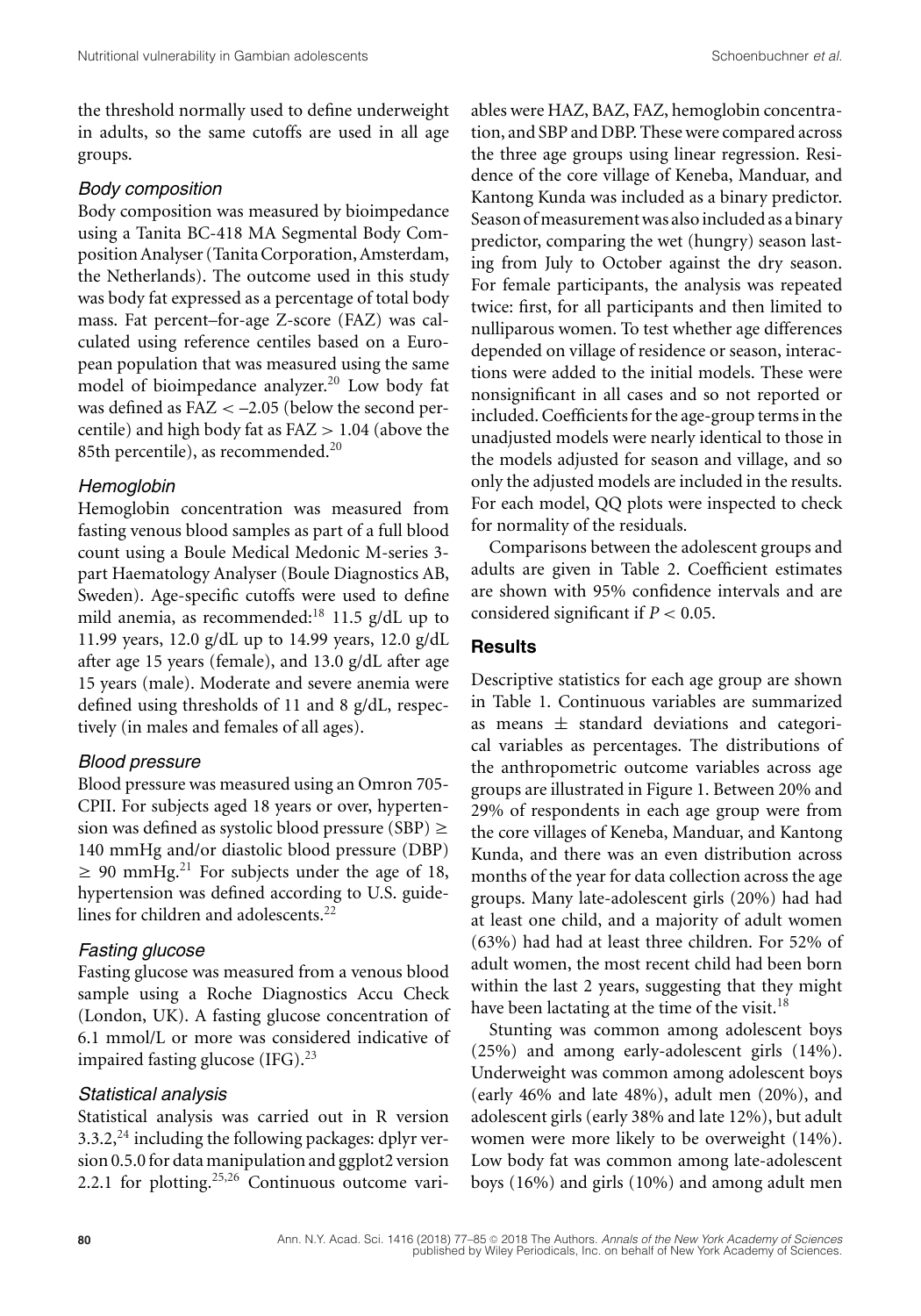## **Table 2. Comparisons between markers of nutritional status in adolescent and adult females and males from the Kiang West region of the Gambia**

|                     |                  |                             | Height-age<br>Z-score                  | BMI-age<br>Z-score                                          | Percent<br>Z-score            | fat-age Hemoglobin<br>(g/dL)  | Systolic<br>blood<br>$pressure (mmHg)$ ( $mmHg$ )                                                                       | Diastolic<br>blood pressure   |
|---------------------|------------------|-----------------------------|----------------------------------------|-------------------------------------------------------------|-------------------------------|-------------------------------|-------------------------------------------------------------------------------------------------------------------------|-------------------------------|
| Female              | All $(n = 2440)$ | Intercept $(adult)^a$       | $-0.30$                                | $-0.14$                                                     | 0.21                          | 11.71                         | 111.75                                                                                                                  | 70.60                         |
|                     |                  |                             | $[-0.36, -0.23]$                       | $[-0.21, -0.07]$ <sup>*</sup>                               | $[0.14, 0.29]$ <sup>*</sup>   | $[11.62, 11.80]$ <sup>*</sup> | $[110.97, 112.53]$ <sup>*</sup>                                                                                         | $[70.01, 71.20]$ <sup>*</sup> |
|                     |                  | Early adolescent            | $-0.70$                                | $-1.22$                                                     | $-1.11$                       | 0.59                          | $-3.91$                                                                                                                 | $-7.34$                       |
|                     |                  |                             |                                        | $[-0.79, -0.61]$ $[-1.32, -1.13]$ $[-1.21, -1.00]$          |                               | $[0.46, 0.71]$ <sup>*</sup>   | $[-4.98, -2.84]$ <sup>*</sup> $[-8.16, -6.52]$ <sup>*</sup>                                                             |                               |
|                     |                  | Late adolescent             | $-0.13$                                | $-0.44$                                                     | $-0.65$                       | 0.47                          | $-0.48$                                                                                                                 | $-4.55$                       |
|                     |                  |                             | $[-0.22, -0.03]$ <sup>*</sup>          | $[-0.55, -0.34]$ <sup>*</sup>                               | $[-0.76, -0.54]$ <sup>*</sup> | $[0.33, 0.60]$ <sup>*</sup>   | $[-1.63, 0.68]$                                                                                                         | $[-5.42, -3.67]$ <sup>*</sup> |
|                     |                  | Core village                | $-0.00$                                | 0.12                                                        | 0.06                          | 0.12                          | $-0.42$                                                                                                                 | $-0.56$                       |
|                     |                  |                             | $[-0.09, 0.09]$                        | $[0.02, 0.23]$ <sup>*</sup>                                 | $[-0.04, 0.17]$               | $[-0.01, 0.25]$               | $[-1.55, 0.71]$                                                                                                         | $[-1.43, 0.30]$               |
|                     |                  | Wet season                  | 0.11                                   | $-0.01$                                                     | $-0.20$                       | $-0.31$                       | $-1.12$                                                                                                                 | $-1.34$                       |
|                     |                  |                             | $\left[0.03, 0.19\right]$ <sup>*</sup> | $[-0.10, 0.08]$                                             | $[-0.30, -0.10]$              | $[-0.43, -0.20]$              | $[-2.11, -0.12]$ $[-2.10, -0.58]$                                                                                       |                               |
|                     | Nulliparous      | Intercept $(adult)^a$       | $-0.47$                                | $-0.18$                                                     | 0.08                          | 11.87                         | 114.23                                                                                                                  | 71.26                         |
|                     | $(n=1382)$       |                             |                                        | $[-0.64, -0.31]$ <sup>*</sup> $[-0.35, -0.01]$ <sup>*</sup> | $[-0.10, 0.25]$               | $[11.66, 12.09]$ <sup>*</sup> | $[112.52, 115.95]$ <sup>*</sup>                                                                                         | $[69.88, 72.64]$ <sup>*</sup> |
|                     |                  | Early adolescent            | $-0.54$                                | $-1.18$                                                     | $-0.94$                       | 0.41                          | $-6.37$                                                                                                                 | $-7.90$                       |
|                     |                  |                             | $[-0.72, -0.36]$ <sup>*</sup>          | $[-1.36, -1.00]$ <sup>*</sup>                               | $[-1.13, -0.76]$ <sup>*</sup> | $[0.18, 0.64]$ <sup>*</sup>   | $[-8.18, -4.56]$ <sup>*</sup> $[-9.36, -6.45]$ <sup>*</sup>                                                             |                               |
|                     |                  | Late adolescent             | 0.06                                   | $-0.49$                                                     | $-0.55$                       | 0.34                          | $-3.20$                                                                                                                 | $-5.37$                       |
|                     |                  |                             | $[-0.13, 0.24]$                        | $[-0.68, -0.30]$ <sup>*</sup>                               | $[-0.75, -0.36]$ <sup>*</sup> | $[0.10, 0.58]$ <sup>*</sup>   | $[-5.09, -1.31]$                                                                                                        | $[-6.89, -3.85]$ <sup>*</sup> |
|                     |                  | Core village                | 0.01                                   | 0.00                                                        | $-0.05$                       | 0.09                          | $-0.44$                                                                                                                 | $-0.45$                       |
|                     |                  |                             | $[-0.12, 0.14]$                        | $[-0.13, 0.13]$                                             | $[-0.19, 0.08]$               | $[-0.08, 0.27]$               | $[-1.76, 0.88]$                                                                                                         | $[-1.51, 0.61]$               |
|                     |                  | Wet season                  | 0.13                                   | 0.02                                                        | $-0.23$                       | $-0.26$                       | $-1.40$                                                                                                                 | $-1.79$                       |
|                     |                  |                             | $[0.02, 0.25]$ <sup>*</sup>            | $[-0.09, 0.14]$                                             | $[-0.35, -0.12]$ <sup>*</sup> | $[-0.41, -0.11]$ <sup>*</sup> | $[-2.55, -0.25]$ <sup>*</sup>                                                                                           | $[-2.71, -0.86]$ <sup>*</sup> |
| Male ( $n = 1747$ ) |                  | Intercept $(adult)^a$ -0.36 |                                        | $-0.71$                                                     | $-0.96$                       | 14.04                         | 119.52                                                                                                                  | 69.89                         |
|                     |                  |                             | $[-0.48, -0.24]$ <sup>*</sup>          | $[-0.82, -0.59]$ <sup>*</sup>                               | $[-1.08, -0.84]$ <sup>*</sup> |                               | $\begin{bmatrix} 13.89, 14.18 \end{bmatrix}^*$ $\begin{bmatrix} 118.36, 120.69 \end{bmatrix}^*$                         | $[68.96, 70.82]$ <sup>*</sup> |
|                     |                  | Early adolescent            | $-1.00$                                | $-0.89$                                                     | 0.24                          | $-1.75$                       | $-14.59$                                                                                                                | $-8.78$                       |
|                     |                  |                             |                                        | $[-1.13, -0.87]$ <sup>*</sup> $[-1.02, -0.75]$ <sup>*</sup> | $[0.10, 0.38]$ <sup>*</sup>   |                               | $[-1.91, -1.59]$ <sup>*</sup> $[-15.88, -13.31]$ <sup>*</sup> $[-9.81, -7.75]$ <sup>*</sup>                             |                               |
|                     |                  | Late adolescent             | $-0.91$                                | $-0.93$                                                     | $-0.08$                       | $-1.04$                       | $-7.73$                                                                                                                 | $-6.40$                       |
|                     |                  |                             | $[-1.06, -0.76]$ <sup>*</sup>          | $[-1.07, -0.79]$ <sup>*</sup>                               | $[-0.23, 0.07]$               |                               | $[-1.22, -0.87]$ <sup>*</sup> $[-9.14, -6.33]$ <sup>*</sup>                                                             | $[-7.52, -5.28]$              |
|                     |                  | Core village                | 0.03                                   | 0.14                                                        | 0.17                          | 0.11                          | $-0.49$                                                                                                                 | $-0.09$                       |
|                     |                  |                             | $[-0.09, 0.15]$                        | $[0.03, 0.26]$ <sup>*</sup>                                 | $[0.05, 0.29]$ <sup>*</sup>   | $[-0.03, 0.25]$               | $[-1.63, 0.64]$                                                                                                         | $[-0.99, 0.82]$               |
|                     |                  | Wet season                  | 0.02                                   | $-0.15$                                                     | $-0.49$                       | $-0.43$                       | $-2.54$                                                                                                                 | $-2.90$                       |
|                     |                  |                             | $[-0.09, 0.13]$                        | $[-0.26, -0.05]$ <sup>*</sup>                               |                               |                               | $[-0.60, -0.38]$ <sup>*</sup> $[-0.56, -0.30]$ <sup>*</sup> $[-3.56, -1.52]$ <sup>*</sup> $[-3.71, -2.08]$ <sup>*</sup> |                               |

Note: Data are presented as coefficients from linear regression models, adults being the referent group; for sex interactions, females are the referent group. Data shown are mean estimates with 95% confidence intervals, \**P <* 0.05. Models were fitted for all female participants, nulliparous female participants, and male participants separately.

<sup>a</sup>The intercept refers to the average outcome in adults not residing in core villages in the dry season.

(25%), whereas high body fat was common among adult women (24%). Anemia was common in all age groups and both sexes (from 22% in adult men to 58% in adult women), but this was rarely severe. Hypertension and IFG were rare.

## *Female (all)*

Adolescent girls in both age groups were shorter and had lower BMI and fat percent than adult women, relative to the reference populations. They also had lower blood pressure (lower SBP in early adolescence and lower DBP in both age groups) but higher hemoglobin concentration. Residency in the core villages was associated with a higher BMI. Fat percent, hemoglobin, and blood pressure were lower during the wet season, but height was greater.

# *Female (nulliparous)*

When considering only nulliparous women, results remained very similar to those in the complete

female group. Exceptions were that the difference in fat percent was no longer significant in early adolescence. SBP was significantly lower in late adolescence, and there was no longer an effect of core village residence on BMI.

## *Male*

Adolescent boys were shorter and had lower BMI than adult men, relative to the reference population. Fat percent was lower in early adolescence but not in late adolescence. Hemoglobin concentration and blood pressure were lower in both adolescent groups than in adults. Core village residence was associated with increased BMI and fat percent. During the wet season, BMI, fat percent, hemoglobin, and blood pressure were all lower than during the dry season.

# *Pooled females and males*

Sex differences in adult HAZ were not significant, but men had lower BMI, lower fat percent, higher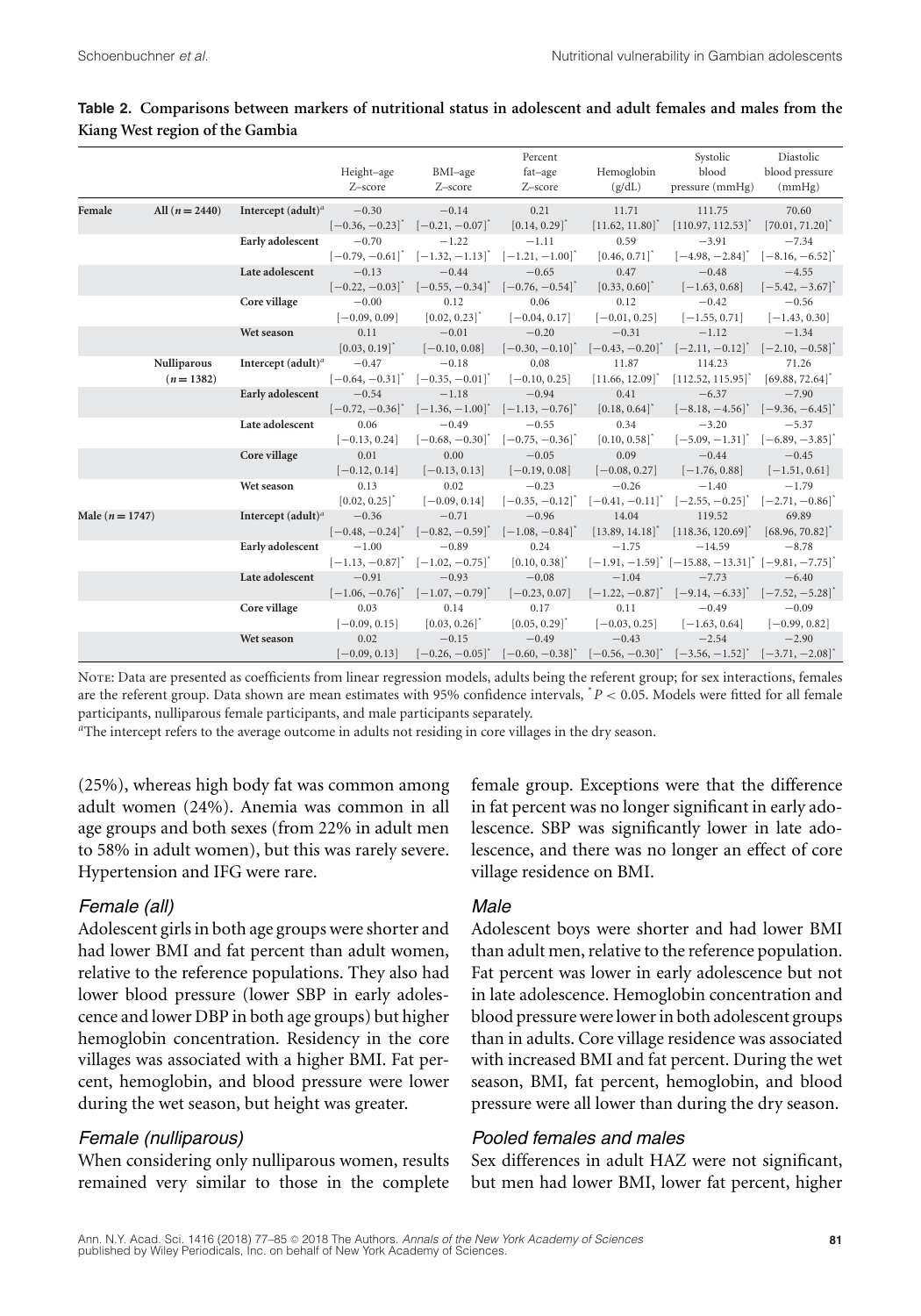

**Figure 1. Height-, BMI-, and fat %-for-age Z-scores by age group and sex. Box plots showing the median (thick horizontal line), interquartile range (height of box), and sample size (width of box), superimposed on violin plots showing the distribution. The dashed horizontal line indicates a Z-score of zero, representing the median in the international reference data.**

hemoglobin concentration, and higher SBP than women. The differences among age groups were significantly different between the sexes for all outcomes except DBP. There were also significant sex differences in the effects of core village residence on fat percent and in the effect of season of measurement on BMI and fat percent.

#### **Discussion**

In a population-based study of over 4000 individuals from a rural, subsistence farming population susceptible to malnutrition, this work has shown, that toward the end of growth and in early– mid-adulthood, there is low prevalence of stunting, overweight, and obesity and in risk factors for cardiometabolic disease and anemia. Males remain lighter and leaner than females, but overall there were no significant differences between females and males for the markers of health assessed.

There were greater differences with age in BAZ and FAZ among boys than among girls, which is consistent with the more delayed pubertal development of boys compared with girls. This is in contrast to previous reports of nutritional vulnerability in adolescent girls but is possible owing to an increased sensitivity of males to environmental challenges.1,5,7,8,27 However, owing to known delays in pubertal development in this population, these results cannot necessarily be interpreted as a signal of nutritional vulnerability.<sup>13</sup> Growth references are created according to chronological age, which is the simplest, globally consistent assessment of an individual's age. However, it is well recognized that chronological age is limited as a reflection of maturity, particularly when delayed or precocious puberty occurs due to an underlying chronic disease or, as is the case in the current population, due to environmental constraint. As such, it is difficult to determine whether a low HAZ or BAZ is due to a physiological deficit in growth or to delayed puberty, and, in turn, the subsequent impact on final height or body composition. Previous work from the Gambia indicated that the longer growth period and later puberty in the Kiang West population allow some catching up of height growth. $^{13}$ Consistent with this, the results of the current cross-sectional study suggest that delayed puberty is the likely reason for the observations of group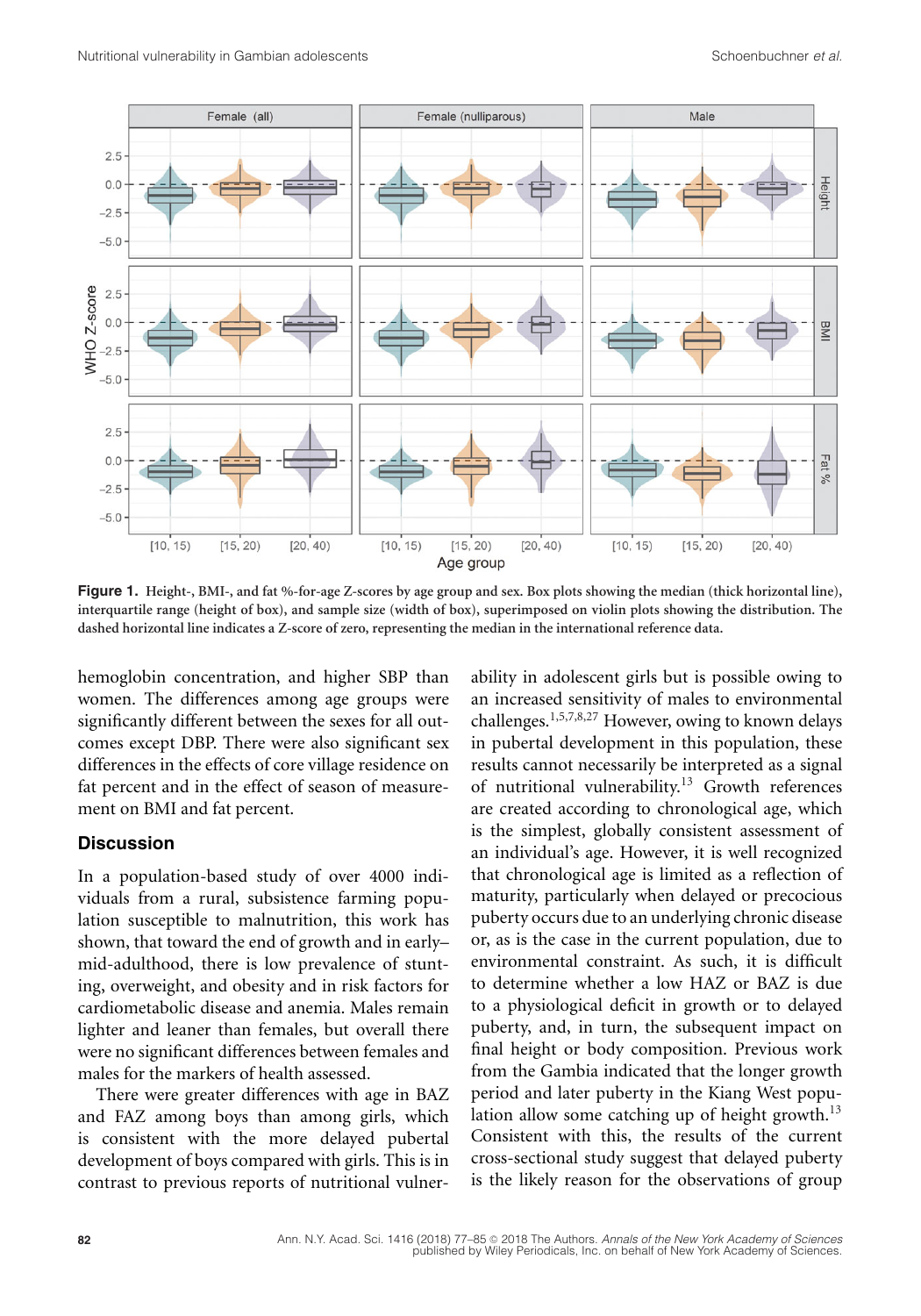differences in growth. This is best seen for HAZ, where Z-scores are almost zero in the adult group, indicating the longer and slower growth period in this population does not, at the population level, impair final adult height. Similar to girls' BAZ, FAZ Z-scores are close to zero by the end of growth. To confirm these observations, longitudinal studies and/or more direct assessment of pubertal stage or maturity, such as bone aging or Tanner staging, are required.8,28 Regardless, the impact of later or slower pubertal growth on increased risk of future disease has been well described in higher income populations, showing later pubertal growth to be associated with higher risk of cardiovascular and musculoskeletal disease.<sup>9,10,29</sup> In low- and middle-income countries (LMICs), less is known about the impact of pubertal timing on linear and somatic growth during adolescence or on final height, weight, and future health outcomes.<sup>30</sup> In the COHORTS collaboration, a greater BMI gain during childhood and adolescence was associated with poorer markers of cardiometabolic health. Similarly, recent data from the Vellore cohort in India showed that greater height and weight gain relative to height were associated with increased risk of a poor cardiovascular disease profile in adulthood.<sup>31</sup>

One surprising finding was the impact of village of residence within this rural community on both BAZ and FAZ, with higher values observed in residents of the three core villages. This finding probably reflects a combination of the closer proximity to the MRC Keneba clinic and the impact of the MRC on the economy in this area (through direct employment and also indirectly).<sup>17</sup> The observation draws parallels with recent work from the urban Gambian population, where the odds of being stunted were increased if a child's parents had been born in a rural region.<sup>27</sup>

In addition to the importance of adolescent growth for health of the individual, there are also impacts for intergenerational health. Younger maternal age ( $\leq$ 19 years) is a risk factor for a range of adverse pregnancy outcomes, including low birthweight, preterm birth, and childhood stunting at 2 years of age. $32$  As adolescence is a period of nutritional vulnerability, it is easy to assume that these adverse outcomes are a consequence of nutritional constraint during this time. However, we have published elsewhere that the literature on the nutritionally mediated pathways underpinning the links between young maternal age and poor intergenerational and long-term health is sparse. $4$  The data presented here suggest that, even in a rural sub-Saharan African context, where seasonally driven food insecurity creates a high risk of undernutrition in childhood, $33$  adolescent girls are no more susceptible to nutritional vulnerabilities than adolescent boys or older females and males, at least for the limited number of nutritional status biomarkers assessed. However, as this analysis was crosssectional in nature and did not include a cohort of pregnant adolescent girls, we are unable to comment on how pregnancy would affect nutritional status.

There are limited comparable data reporting population-level trends in markers of nutritional status across females and males in this age range. A recently published review presenting data on global and regional trends in the nutritional status of young people highlighted that "while national-level data for children under 5 have been largely collected, over- and undernutrition data for adolescents are mostly unavailable and tend to have smaller sample sizes."3 Indeed, in this same review and using recent estimates from the WHO's Global School-Based Health Survey of underweight prevalence by WHO region and for the age groups 13–15 years, 16–17 years, and 13–17 years, only 16 of 59 counties listed had comparable data across the early-to-late adolescent period. $3$  Where data were available, there was limited evidence of differential vulnerability by age group, at least for underweight (*<*–2 SD from median for BMI). However, for the previously discussed reasons, there is a need to extend the use of HAZ, WAZ, and BAZ to include other biomarkers in order to gain a full and in-depth reflection of the underlying nutritional vulnerabilities in the population.

In the current study, for measures of nutritional status other than height and BMI, fewer and less consistent associations were observed for trends between age groups. Of note, our data highlight that particularly within the late-adolescent group, females were in relatively good nutritional and metabolic health with no impaired glucose control, little hypertension, and low rates of moderate and severe anemia. Hemoglobin concentration was higher in adult men than in adolescent boys, but this relationship was reversed among women and girls. Lower hemoglobin concentrations of adult women may be indicative of insufficient recovery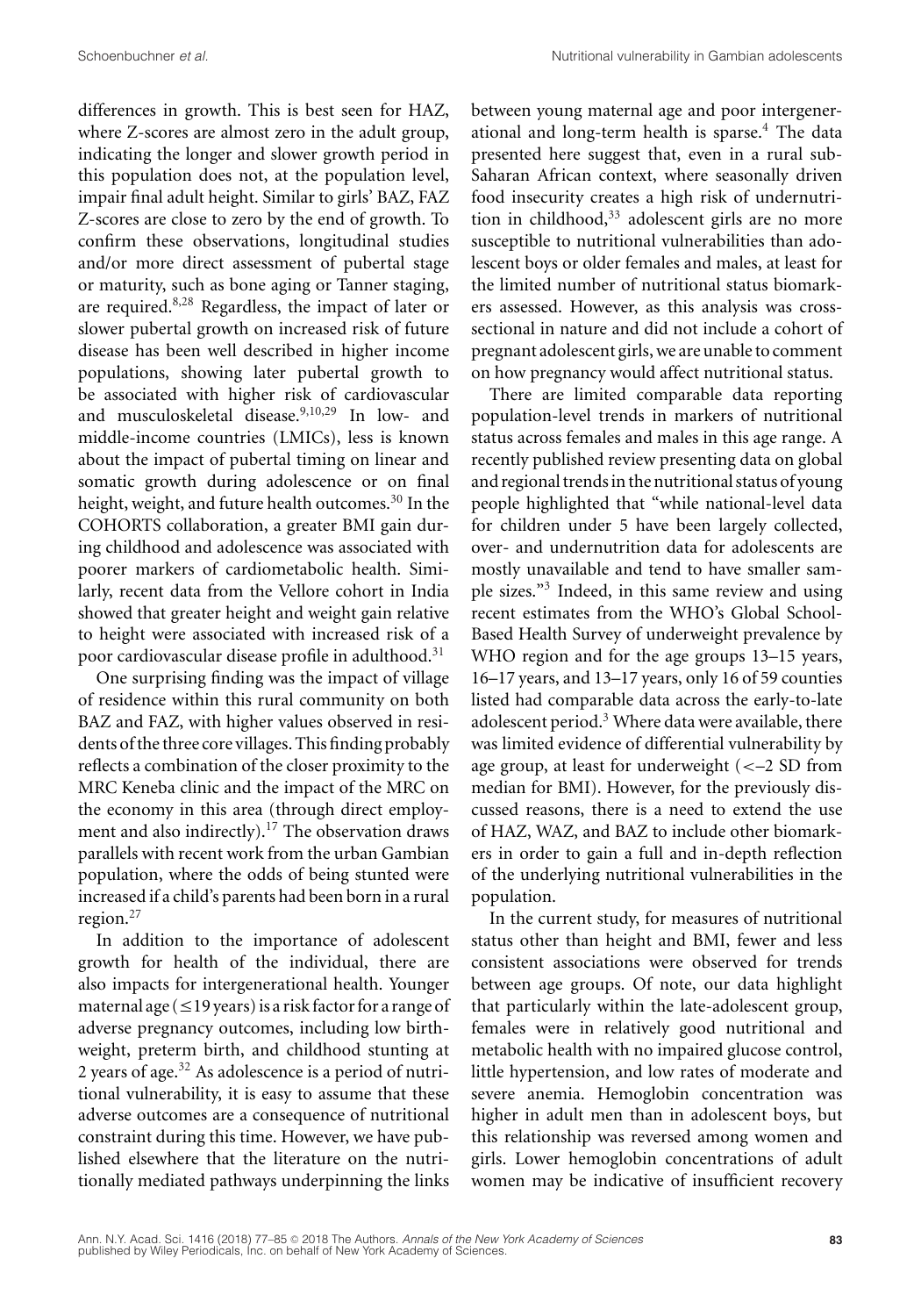between multiple pregnancies, but the difference was still evident when the analysis was limited to nulliparous females. Blood pressure increased with age from early to late adolescence and from late adolescence to adulthood. This increase was greater among males than among females, though none of these increases indicated high rates of hypertension in the populations. Blood pressure was lower during the wet (hungry) season than during the dry season, and there was no difference between the core villages and other villages. No differences were found for fasting glucose concentrations.

The strengths of the current study include the relatively large size of the cohort, with contemporary data, and focused on a population susceptible to nutritional challenges. Limitations have been discussed but briefly include the limited availability of biomarkers, lack of detailed socioeconomic status, lack of assessment of maturational status, and the fact that cross-sectional data do not allow underlying etiology to be determined. Furthermore, the reliance on published reference data and cutoffs, often generated from contrasting populations, and the use of different references and cutoffs between age groups may introduce some inherent errors into the data as presented.

In conclusion, in older adolescent females and males from rural Gambia, there is little evidence to suggest that, in comparison with adults from the same population, prevalence of anemia, stunting, overweight and obesity differs. Overall, these data indicate good cardiometabolic health in this population. High rates of anemia across the ages indicate nutritional vulnerability at a population level. The data from girls and boys in early adolescence, although indicative of higher levels of undernutrition, are limited in its interpretation owing to the aforementioned issues caused by the known delay in puberty in the Kiang West Population, which can create an artifactual exaggeration of differences from reference populations.5,6,13 These results may not be applicable to populations at different stages of nutrition, social, and economic transition. Moving forward, work should include direct assessment of a maturational marker or pubertal status and nutritional status, dietary intake, and markers of socioeconomic status to further define the concept of nutritional vulnerability in adolescents. Such measurements would include assessment of micronutrient status for nutrients such as zinc, iron, sodium,

vitamin D, folate, and vitamin A.<sup>34</sup> Clearly, adolescence remains an important period of an individual's life course and is an important determinant of adult and intergenerational health. It is important to extend the work to other settings and to continue to monitor the current population, which is in nutritional, social, and economic transition, to fully understand the impact of adolescence in future noncommunicable disease risk.

#### **Acknowledgments**

The authors' contributions to this manuscript were as follows: S.E.M., K.A.W.: study design, data interpretation, and drafting and producing the final version of manuscript; S.M.S.: data analysis and interpretation and drafting of the manuscript; W.J.: study design, data analysis, and approval of the final version of the manuscript; M.N., B.S.: database design and management and production of data; and A.P., A.M.P.: drafting and approval of the final version of the manuscript. The authors would like to thank Branwen Hennig, who coordinated the implementation of the Keneba Biobank study. We would also like to thank all participants and the field staff and members of the Biobank team who collected the data used here. This work was supported by a Collaborative Research Initiative grant from the Sackler Institute for Nutrition Science. The research was also supported through by the UK MRC and the Department for International Development (DFID) under the MRC/DFID Concordat agreement (U105960371, U123261351, MC-A760-5QX00, MC\_UP\_1005/1).

#### **Competing interests**

The authors declare no competing interests.

#### **References**

- 1. UNICEF. 2011. The state of the worlds children 2011: adolescence an age of opportunity. Accessed June 4, 2017. [www.unicef.org/sowc2011/pdfs/SOWC-2011-Main-Report\\_](http://www.unicef.org/sowc2011/pdfs/SOWC-2011-Main-Report_EN_02092011.pdf) [EN\\_02092011.pdf.](http://www.unicef.org/sowc2011/pdfs/SOWC-2011-Main-Report_EN_02092011.pdf)
- 2. Patton, G.C., S.M. Sawyer, J.S. Santelli, *et al*. 2016. Our future: a Lancet commission on adolescent health and wellbeing. *Lancet* **387:** 2423–2478.
- 3. Akseer, N., S. Al-Gashm, S. Mehta, *et al*. 2017. Global and regional trends in the nutritional status of young people: a critical and neglected age group. *Ann. N.Y. Acad. Sci.* **1393:**  $3 - 20.$
- 4. Johnson, W. & S.E. Moore. 2016. Adolescent pregnancy, nutrition, and health outcomes in low- and middle-income